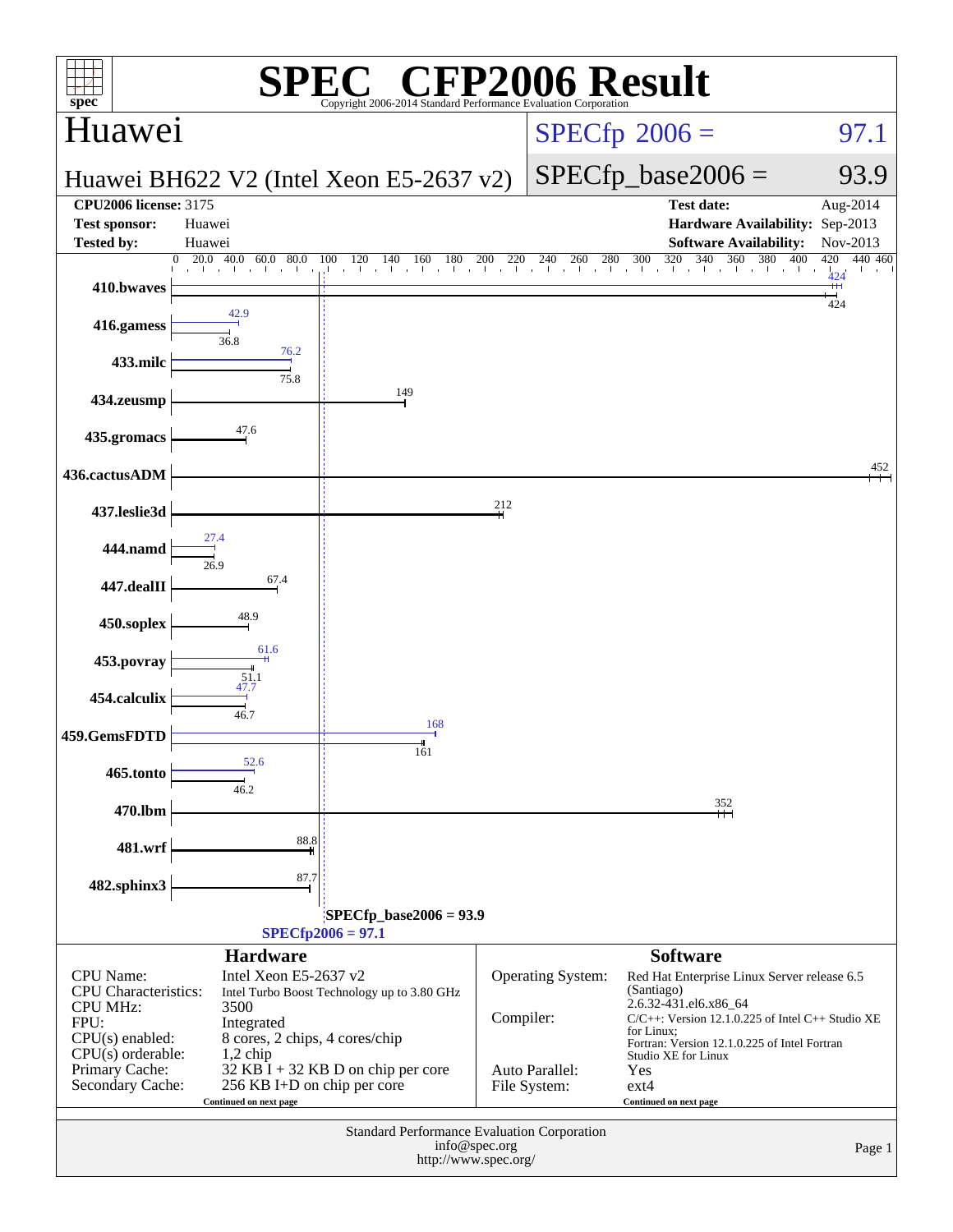

#### Huawei

## $SPECTp2006 = 97.1$

Huawei BH622 V2 (Intel Xeon E5-2637 v2)

#### $SPECfp\_base2006 = 93.9$

#### **[CPU2006 license:](http://www.spec.org/auto/cpu2006/Docs/result-fields.html#CPU2006license)** 3175 **[Test date:](http://www.spec.org/auto/cpu2006/Docs/result-fields.html#Testdate)** Aug-2014 **[Test sponsor:](http://www.spec.org/auto/cpu2006/Docs/result-fields.html#Testsponsor)** Huawei **[Hardware Availability:](http://www.spec.org/auto/cpu2006/Docs/result-fields.html#HardwareAvailability)** Sep-2013 **[Tested by:](http://www.spec.org/auto/cpu2006/Docs/result-fields.html#Testedby)** Huawei **[Software Availability:](http://www.spec.org/auto/cpu2006/Docs/result-fields.html#SoftwareAvailability)** Nov-2013 [L3 Cache:](http://www.spec.org/auto/cpu2006/Docs/result-fields.html#L3Cache) 15 MB I+D on chip per chip<br>Other Cache: None [Other Cache:](http://www.spec.org/auto/cpu2006/Docs/result-fields.html#OtherCache) [Memory:](http://www.spec.org/auto/cpu2006/Docs/result-fields.html#Memory) 256 GB (16 x 16 GB 2Rx4 PC3-14900R-13, ECC) [Disk Subsystem:](http://www.spec.org/auto/cpu2006/Docs/result-fields.html#DiskSubsystem) 1 X 300 GB SAS 10000 RPM [Other Hardware:](http://www.spec.org/auto/cpu2006/Docs/result-fields.html#OtherHardware) None [System State:](http://www.spec.org/auto/cpu2006/Docs/result-fields.html#SystemState) Run level 3 (multi-user)<br>Base Pointers: 64-bit [Base Pointers:](http://www.spec.org/auto/cpu2006/Docs/result-fields.html#BasePointers) 64-bit<br>Peak Pointers: 32/64-bit [Peak Pointers:](http://www.spec.org/auto/cpu2006/Docs/result-fields.html#PeakPointers) [Other Software:](http://www.spec.org/auto/cpu2006/Docs/result-fields.html#OtherSoftware) None

| <b>Results Table</b> |                                                                                                          |       |                |       |                |       |                |              |                |              |                |              |
|----------------------|----------------------------------------------------------------------------------------------------------|-------|----------------|-------|----------------|-------|----------------|--------------|----------------|--------------|----------------|--------------|
|                      | <b>Base</b>                                                                                              |       |                |       |                |       | <b>Peak</b>    |              |                |              |                |              |
| <b>Benchmark</b>     | <b>Seconds</b>                                                                                           | Ratio | <b>Seconds</b> | Ratio | <b>Seconds</b> | Ratio | <b>Seconds</b> | <b>Ratio</b> | <b>Seconds</b> | <b>Ratio</b> | <b>Seconds</b> | <b>Ratio</b> |
| 410.bwayes           | 32.0                                                                                                     | 424   | 32.6           | 417   | 32.0           | 424   | 31.8           | 427          | 32.0           | 424          | 32.2           | 422          |
| 416.gamess           | 532                                                                                                      | 36.8  | 531            | 36.8  | 531            | 36.9  | 456            | 42.9         | 457            | 42.9         | 456            | 42.9         |
| $433$ .milc          | 121                                                                                                      | 75.8  | 121            | 75.8  | 121            | 75.8  | 121            | 76.1         | 120            | 76.3         | <b>120</b>     | 76.2         |
| $434$ . zeusmp       | 61.2                                                                                                     | 149   | 61.0           | 149   | 61.2           | 149   | 61.2           | 149          | 61.0           | 149          | 61.2           | 149          |
| 435.gromacs          | 150                                                                                                      | 47.6  | 150            | 47.6  | 150            | 47.6  | <b>150</b>     | 47.6         | 150            | 47.6         | 150            | 47.6         |
| 436.cactusADM        | 26.1                                                                                                     | 459   | 26.4           | 452   | 26.9           | 445   | 26.1           | 459          | 26.4           | 452          | 26.9           | 445          |
| 437.leslie3d         | 44.4                                                                                                     | 212   | 45.0           | 209   | 44.4           | 212   | 44.4           | 212          | 45.0           | 209          | 44.4           | 212          |
| 444.namd             | 298                                                                                                      | 26.9  | 298            | 26.9  | 298            | 26.9  | 293            | 27.4         | 293            | 27.4         | 293            | 27.4         |
| $447$ .dealII        | 170                                                                                                      | 67.4  | 170            | 67.4  | 170            | 67.5  | 170            | 67.4         | <b>170</b>     | 67.4         | 170            | 67.5         |
| $450$ .soplex        | 170                                                                                                      | 49.2  | 170            | 48.9  | 171            | 48.7  | 170            | 49.2         | <b>170</b>     | 48.9         | 171            | 48.7         |
| $453$ .povray        | 104                                                                                                      | 51.1  | 104            | 51.1  | 102            | 52.1  | 86.4           | 61.6         | 89.5           | 59.5         | 86.3           | 61.7         |
| 454.calculix         | 177                                                                                                      | 46.7  | 177            | 46.7  | 177            | 46.6  | 173            | 47.7         | 173            | 47.7         | 173            | 47.7         |
| 459.GemsFDTD         | 65.8                                                                                                     | 161   | 66.6           | 159   | 66.0           | 161   | 63.1           | 168          | 62.9           | 169          | 63.1           | 168          |
| 465.tonto            | 213                                                                                                      | 46.2  | 213            | 46.2  | 213            | 46.1  | 187            | 52.6         | 188            | 52.5         | 187            | 52.6         |
| 470.1bm              | 39.4                                                                                                     | 349   | 39.0           | 352   | 38.4           | 358   | 39.4           | 349          | 39.0           | 352          | 38.4           | 358          |
| 481.wrf              | 123                                                                                                      | 90.5  | 126            | 88.8  | 126            | 88.5  | 123            | 90.5         | 126            | 88.8         | 126            | 88.5         |
| 482.sphinx3          | 221                                                                                                      | 88.2  | 222            | 87.7  | 222            | 87.7  | 221            | 88.2         | 222            | 87.7         | 222            | 87.7         |
|                      | Results appear in the order in which they were run. Bold underlined text indicates a median measurement. |       |                |       |                |       |                |              |                |              |                |              |

#### **[Operating System Notes](http://www.spec.org/auto/cpu2006/Docs/result-fields.html#OperatingSystemNotes)**

Stack size set to unlimited using "ulimit -s unlimited"

#### **[Platform Notes](http://www.spec.org/auto/cpu2006/Docs/result-fields.html#PlatformNotes)**

 Sysinfo program /spec/config/sysinfo.rev6800 \$Rev: 6800 \$ \$Date:: 2011-10-11 #\$ 6f2ebdff5032aaa42e583f96b07f99d3 running on localhost.localdomain Sat Aug 30 18:53:51 2014

 This section contains SUT (System Under Test) info as seen by some common utilities. To remove or add to this section, see: <http://www.spec.org/cpu2006/Docs/config.html#sysinfo>

 From /proc/cpuinfo model name : Intel(R) Xeon(R) CPU E5-2637 v2 @ 3.50GHz Continued on next page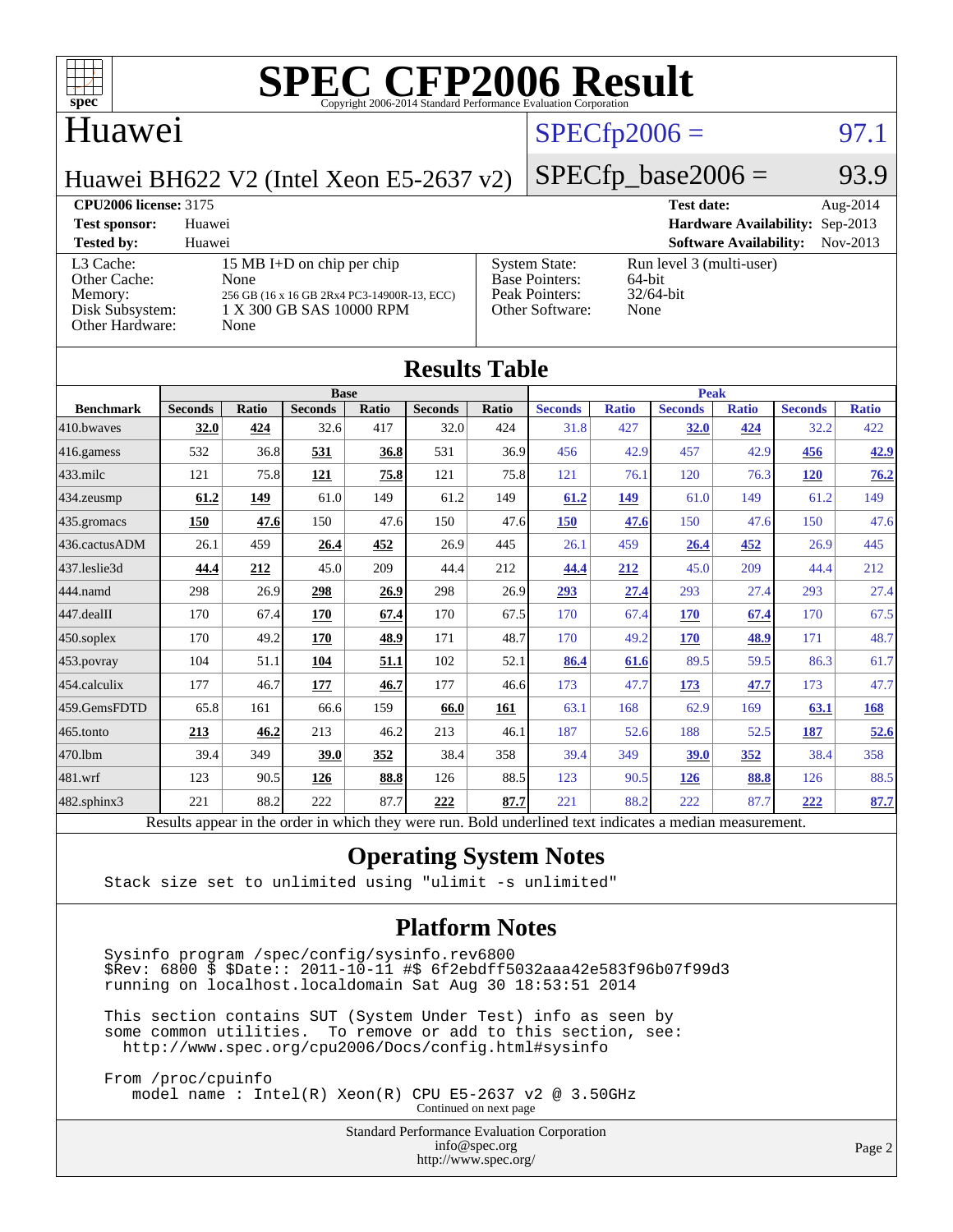

#### Huawei

 $SPECTp2006 =$  97.1

Huawei BH622 V2 (Intel Xeon E5-2637 v2)

**[Tested by:](http://www.spec.org/auto/cpu2006/Docs/result-fields.html#Testedby)** Huawei **[Software Availability:](http://www.spec.org/auto/cpu2006/Docs/result-fields.html#SoftwareAvailability)** Nov-2013

**[CPU2006 license:](http://www.spec.org/auto/cpu2006/Docs/result-fields.html#CPU2006license)** 3175 **[Test date:](http://www.spec.org/auto/cpu2006/Docs/result-fields.html#Testdate)** Aug-2014 **[Test sponsor:](http://www.spec.org/auto/cpu2006/Docs/result-fields.html#Testsponsor)** Huawei **[Hardware Availability:](http://www.spec.org/auto/cpu2006/Docs/result-fields.html#HardwareAvailability)** Sep-2013

 $SPECTp\_base2006 = 93.9$ 

#### **[Platform Notes \(Continued\)](http://www.spec.org/auto/cpu2006/Docs/result-fields.html#PlatformNotes)**

 2 "physical id"s (chips) 8 "processors" cores, siblings (Caution: counting these is hw and system dependent. The following excerpts from /proc/cpuinfo might not be reliable. Use with caution.) cpu cores : 4 siblings : 4 physical 0: cores 1 2 3 4 physical 1: cores 1 2 3 4 cache size : 15360 KB From /proc/meminfo MemTotal: 264478184 kB HugePages\_Total: 0<br>Hugepagesize: 2048 kB Hugepagesize: /usr/bin/lsb\_release -d Red Hat Enterprise Linux Server release 6.5 (Santiago) From /etc/\*release\* /etc/\*version\* redhat-release: Red Hat Enterprise Linux Server release 6.5 (Santiago) system-release: Red Hat Enterprise Linux Server release 6.5 (Santiago) system-release-cpe: cpe:/o:redhat:enterprise\_linux:6server:ga:server uname -a: Linux localhost.localdomain 2.6.32-431.el6.x86\_64 #1 SMP Sun Nov 10 22:19:54 EST 2013 x86\_64 x86\_64 x86\_64 GNU/Linux run-level 3 Aug 27 10:37 SPEC is set to: /spec Filesystem Type Size Used Avail Use% Mounted on<br>
/dev/sda2 ext4 265G 13G 239G 6% / /dev/sda2 ext4 265G 13G 239G 6% / Additional information from dmidecode: Memory: 10x Hynix HMT42GR7AFR4C-RD 16 GB 1867 MHz 2 rank 6x Samsung M393B2G70DB0-CMA 16 GB 1867 MHz 2 rank (End of data from sysinfo program) **[General Notes](http://www.spec.org/auto/cpu2006/Docs/result-fields.html#GeneralNotes)** Environment variables set by runspec before the start of the run: KMP\_AFFINITY = "granularity=fine,compact,0,1" LD LIBRARY PATH = "/spec/libs/32:/spec/libs/64" OMP\_NUM\_THREADS = "8"

 Binaries compiled on a system with 2 x Xeon X5645 CPU + 16GB memory using RHEL 6.1 Transparent Huge Pages enabled with:

Continued on next page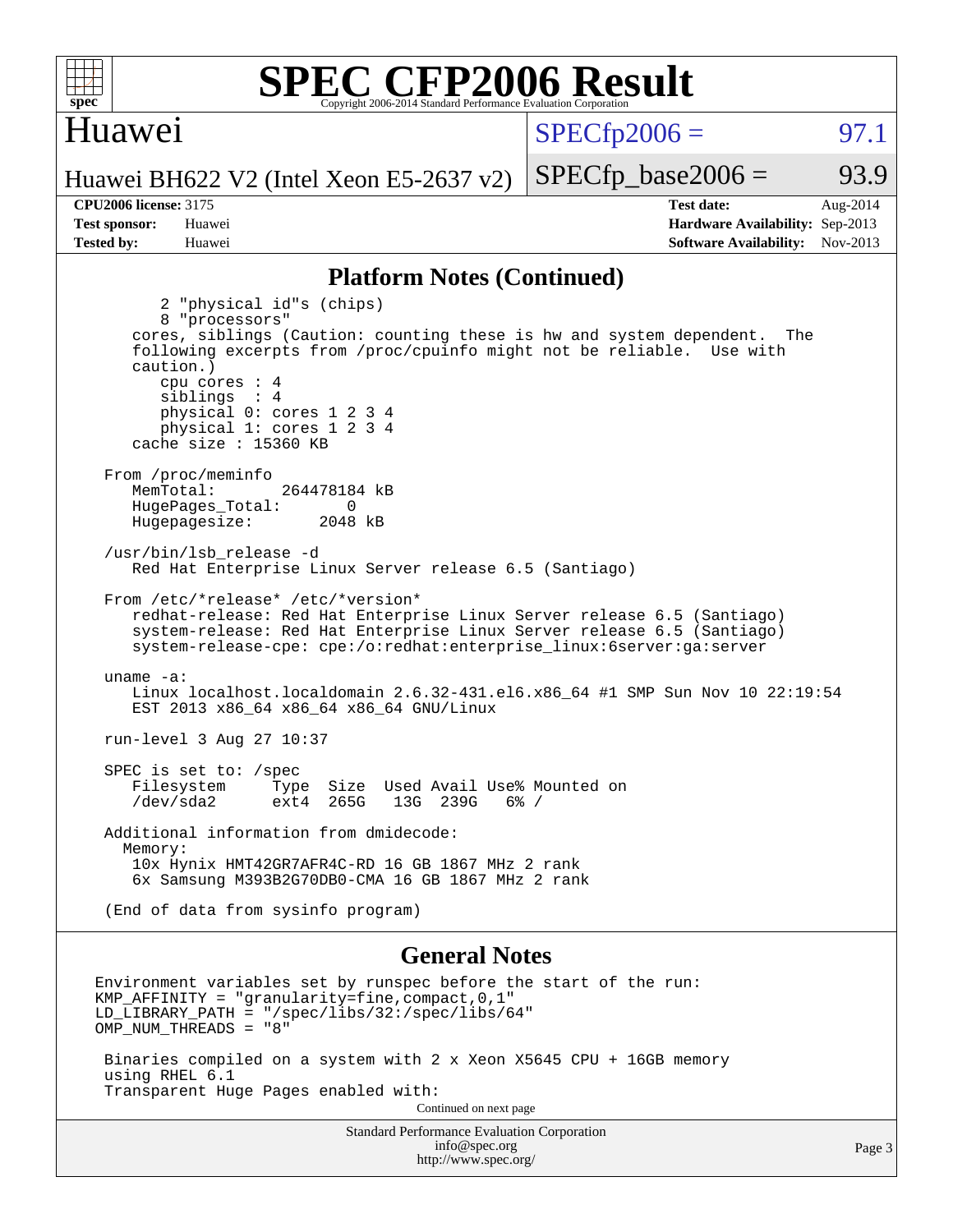

### Huawei

 $SPECTp2006 = 97.1$ 

Huawei BH622 V2 (Intel Xeon E5-2637 v2)

**[CPU2006 license:](http://www.spec.org/auto/cpu2006/Docs/result-fields.html#CPU2006license)** 3175 **[Test date:](http://www.spec.org/auto/cpu2006/Docs/result-fields.html#Testdate)** Aug-2014 **[Test sponsor:](http://www.spec.org/auto/cpu2006/Docs/result-fields.html#Testsponsor)** Huawei **[Hardware Availability:](http://www.spec.org/auto/cpu2006/Docs/result-fields.html#HardwareAvailability)** Sep-2013

 $SPECTp\_base2006 = 93.9$ 

**[Tested by:](http://www.spec.org/auto/cpu2006/Docs/result-fields.html#Testedby)** Huawei **[Software Availability:](http://www.spec.org/auto/cpu2006/Docs/result-fields.html#SoftwareAvailability)** Nov-2013

#### **[General Notes \(Continued\)](http://www.spec.org/auto/cpu2006/Docs/result-fields.html#GeneralNotes)**

echo always > /sys/kernel/mm/redhat\_transparent\_hugepage/enabled

## **[Base Compiler Invocation](http://www.spec.org/auto/cpu2006/Docs/result-fields.html#BaseCompilerInvocation)**

[C benchmarks](http://www.spec.org/auto/cpu2006/Docs/result-fields.html#Cbenchmarks):  $\text{icc}$   $-\text{m64}$ 

[C++ benchmarks:](http://www.spec.org/auto/cpu2006/Docs/result-fields.html#CXXbenchmarks) [icpc -m64](http://www.spec.org/cpu2006/results/res2014q3/cpu2006-20140901-31119.flags.html#user_CXXbase_intel_icpc_64bit_bedb90c1146cab66620883ef4f41a67e)

[Fortran benchmarks](http://www.spec.org/auto/cpu2006/Docs/result-fields.html#Fortranbenchmarks): [ifort -m64](http://www.spec.org/cpu2006/results/res2014q3/cpu2006-20140901-31119.flags.html#user_FCbase_intel_ifort_64bit_ee9d0fb25645d0210d97eb0527dcc06e)

[Benchmarks using both Fortran and C](http://www.spec.org/auto/cpu2006/Docs/result-fields.html#BenchmarksusingbothFortranandC): [icc -m64](http://www.spec.org/cpu2006/results/res2014q3/cpu2006-20140901-31119.flags.html#user_CC_FCbase_intel_icc_64bit_0b7121f5ab7cfabee23d88897260401c) [ifort -m64](http://www.spec.org/cpu2006/results/res2014q3/cpu2006-20140901-31119.flags.html#user_CC_FCbase_intel_ifort_64bit_ee9d0fb25645d0210d97eb0527dcc06e)

### **[Base Portability Flags](http://www.spec.org/auto/cpu2006/Docs/result-fields.html#BasePortabilityFlags)**

| 410.bwaves: -DSPEC CPU LP64                 |                                                                |
|---------------------------------------------|----------------------------------------------------------------|
| 416.gamess: -DSPEC_CPU_LP64                 |                                                                |
| 433.milc: -DSPEC CPU LP64                   |                                                                |
| 434.zeusmp: - DSPEC_CPU_LP64                |                                                                |
| 435.gromacs: -DSPEC_CPU_LP64 -nofor_main    |                                                                |
| 436.cactusADM: -DSPEC CPU LP64 -nofor main  |                                                                |
| 437.leslie3d: -DSPEC CPU LP64               |                                                                |
| 444.namd: -DSPEC CPU LP64                   |                                                                |
| 447.dealII: -DSPEC CPU LP64                 |                                                                |
| 450.soplex: -DSPEC_CPU_LP64                 |                                                                |
| 453.povray: -DSPEC_CPU_LP64                 |                                                                |
| 454.calculix: - DSPEC CPU LP64 - nofor main |                                                                |
| 459.GemsFDTD: -DSPEC CPU LP64               |                                                                |
| 465.tonto: -DSPEC CPU LP64                  |                                                                |
| 470.1bm: - DSPEC CPU LP64                   |                                                                |
|                                             | 481.wrf: -DSPEC CPU_LP64 -DSPEC_CPU_CASE_FLAG -DSPEC_CPU_LINUX |
| 482.sphinx3: -DSPEC_CPU_LP64                |                                                                |

#### **[Base Optimization Flags](http://www.spec.org/auto/cpu2006/Docs/result-fields.html#BaseOptimizationFlags)**

[C benchmarks](http://www.spec.org/auto/cpu2006/Docs/result-fields.html#Cbenchmarks): [-xAVX](http://www.spec.org/cpu2006/results/res2014q3/cpu2006-20140901-31119.flags.html#user_CCbase_f-xAVX) [-ipo](http://www.spec.org/cpu2006/results/res2014q3/cpu2006-20140901-31119.flags.html#user_CCbase_f-ipo) [-O3](http://www.spec.org/cpu2006/results/res2014q3/cpu2006-20140901-31119.flags.html#user_CCbase_f-O3) [-no-prec-div](http://www.spec.org/cpu2006/results/res2014q3/cpu2006-20140901-31119.flags.html#user_CCbase_f-no-prec-div) [-static](http://www.spec.org/cpu2006/results/res2014q3/cpu2006-20140901-31119.flags.html#user_CCbase_f-static) [-parallel](http://www.spec.org/cpu2006/results/res2014q3/cpu2006-20140901-31119.flags.html#user_CCbase_f-parallel) [-opt-prefetch](http://www.spec.org/cpu2006/results/res2014q3/cpu2006-20140901-31119.flags.html#user_CCbase_f-opt-prefetch) [-ansi-alias](http://www.spec.org/cpu2006/results/res2014q3/cpu2006-20140901-31119.flags.html#user_CCbase_f-ansi-alias)

[C++ benchmarks:](http://www.spec.org/auto/cpu2006/Docs/result-fields.html#CXXbenchmarks)

[-xAVX](http://www.spec.org/cpu2006/results/res2014q3/cpu2006-20140901-31119.flags.html#user_CXXbase_f-xAVX) [-ipo](http://www.spec.org/cpu2006/results/res2014q3/cpu2006-20140901-31119.flags.html#user_CXXbase_f-ipo) [-O3](http://www.spec.org/cpu2006/results/res2014q3/cpu2006-20140901-31119.flags.html#user_CXXbase_f-O3) [-no-prec-div](http://www.spec.org/cpu2006/results/res2014q3/cpu2006-20140901-31119.flags.html#user_CXXbase_f-no-prec-div) [-static](http://www.spec.org/cpu2006/results/res2014q3/cpu2006-20140901-31119.flags.html#user_CXXbase_f-static) [-opt-prefetch](http://www.spec.org/cpu2006/results/res2014q3/cpu2006-20140901-31119.flags.html#user_CXXbase_f-opt-prefetch) [-ansi-alias](http://www.spec.org/cpu2006/results/res2014q3/cpu2006-20140901-31119.flags.html#user_CXXbase_f-ansi-alias)

Continued on next page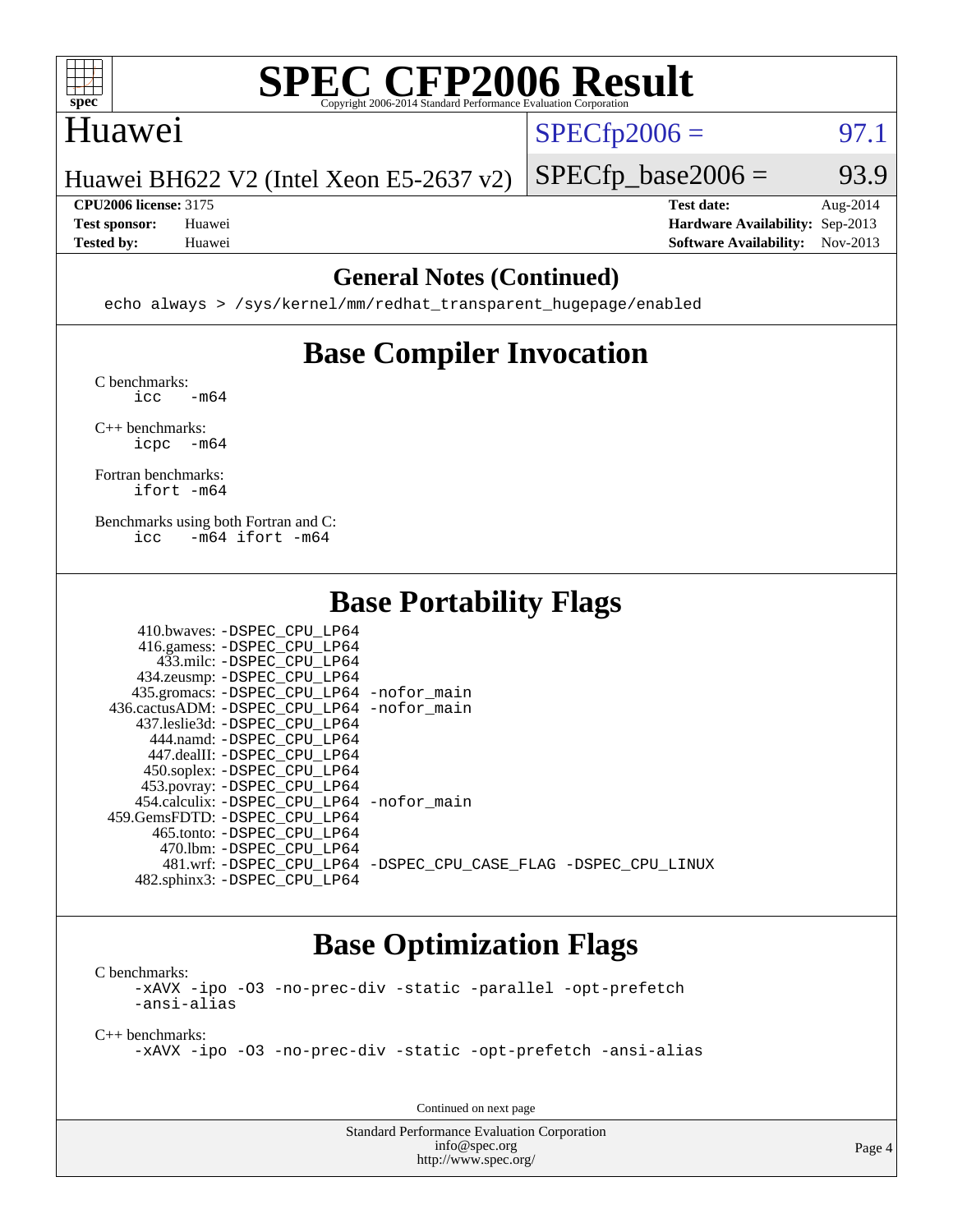

#### Huawei

 $SPECTp2006 =$  97.1

Huawei BH622 V2 (Intel Xeon E5-2637 v2)

 $SPECTp\_base2006 = 93.9$ 

**[CPU2006 license:](http://www.spec.org/auto/cpu2006/Docs/result-fields.html#CPU2006license)** 3175 **[Test date:](http://www.spec.org/auto/cpu2006/Docs/result-fields.html#Testdate)** Aug-2014 **[Test sponsor:](http://www.spec.org/auto/cpu2006/Docs/result-fields.html#Testsponsor)** Huawei **[Hardware Availability:](http://www.spec.org/auto/cpu2006/Docs/result-fields.html#HardwareAvailability)** Sep-2013 **[Tested by:](http://www.spec.org/auto/cpu2006/Docs/result-fields.html#Testedby)** Huawei **[Software Availability:](http://www.spec.org/auto/cpu2006/Docs/result-fields.html#SoftwareAvailability)** Nov-2013

## **[Base Optimization Flags \(Continued\)](http://www.spec.org/auto/cpu2006/Docs/result-fields.html#BaseOptimizationFlags)**

[Fortran benchmarks](http://www.spec.org/auto/cpu2006/Docs/result-fields.html#Fortranbenchmarks): [-xAVX](http://www.spec.org/cpu2006/results/res2014q3/cpu2006-20140901-31119.flags.html#user_FCbase_f-xAVX) [-ipo](http://www.spec.org/cpu2006/results/res2014q3/cpu2006-20140901-31119.flags.html#user_FCbase_f-ipo) [-O3](http://www.spec.org/cpu2006/results/res2014q3/cpu2006-20140901-31119.flags.html#user_FCbase_f-O3) [-no-prec-div](http://www.spec.org/cpu2006/results/res2014q3/cpu2006-20140901-31119.flags.html#user_FCbase_f-no-prec-div) [-static](http://www.spec.org/cpu2006/results/res2014q3/cpu2006-20140901-31119.flags.html#user_FCbase_f-static) [-parallel](http://www.spec.org/cpu2006/results/res2014q3/cpu2006-20140901-31119.flags.html#user_FCbase_f-parallel) [-opt-prefetch](http://www.spec.org/cpu2006/results/res2014q3/cpu2006-20140901-31119.flags.html#user_FCbase_f-opt-prefetch)

[Benchmarks using both Fortran and C](http://www.spec.org/auto/cpu2006/Docs/result-fields.html#BenchmarksusingbothFortranandC):

[-xAVX](http://www.spec.org/cpu2006/results/res2014q3/cpu2006-20140901-31119.flags.html#user_CC_FCbase_f-xAVX) [-ipo](http://www.spec.org/cpu2006/results/res2014q3/cpu2006-20140901-31119.flags.html#user_CC_FCbase_f-ipo) [-O3](http://www.spec.org/cpu2006/results/res2014q3/cpu2006-20140901-31119.flags.html#user_CC_FCbase_f-O3) [-no-prec-div](http://www.spec.org/cpu2006/results/res2014q3/cpu2006-20140901-31119.flags.html#user_CC_FCbase_f-no-prec-div) [-static](http://www.spec.org/cpu2006/results/res2014q3/cpu2006-20140901-31119.flags.html#user_CC_FCbase_f-static) [-parallel](http://www.spec.org/cpu2006/results/res2014q3/cpu2006-20140901-31119.flags.html#user_CC_FCbase_f-parallel) [-opt-prefetch](http://www.spec.org/cpu2006/results/res2014q3/cpu2006-20140901-31119.flags.html#user_CC_FCbase_f-opt-prefetch) [-ansi-alias](http://www.spec.org/cpu2006/results/res2014q3/cpu2006-20140901-31119.flags.html#user_CC_FCbase_f-ansi-alias)

**[Peak Compiler Invocation](http://www.spec.org/auto/cpu2006/Docs/result-fields.html#PeakCompilerInvocation)**

[C benchmarks](http://www.spec.org/auto/cpu2006/Docs/result-fields.html#Cbenchmarks):  $\text{icc}$  -m64

[C++ benchmarks:](http://www.spec.org/auto/cpu2006/Docs/result-fields.html#CXXbenchmarks) [icpc -m64](http://www.spec.org/cpu2006/results/res2014q3/cpu2006-20140901-31119.flags.html#user_CXXpeak_intel_icpc_64bit_bedb90c1146cab66620883ef4f41a67e)

[Fortran benchmarks](http://www.spec.org/auto/cpu2006/Docs/result-fields.html#Fortranbenchmarks): [ifort -m64](http://www.spec.org/cpu2006/results/res2014q3/cpu2006-20140901-31119.flags.html#user_FCpeak_intel_ifort_64bit_ee9d0fb25645d0210d97eb0527dcc06e)

[Benchmarks using both Fortran and C](http://www.spec.org/auto/cpu2006/Docs/result-fields.html#BenchmarksusingbothFortranandC): [icc -m64](http://www.spec.org/cpu2006/results/res2014q3/cpu2006-20140901-31119.flags.html#user_CC_FCpeak_intel_icc_64bit_0b7121f5ab7cfabee23d88897260401c) [ifort -m64](http://www.spec.org/cpu2006/results/res2014q3/cpu2006-20140901-31119.flags.html#user_CC_FCpeak_intel_ifort_64bit_ee9d0fb25645d0210d97eb0527dcc06e)

#### **[Peak Portability Flags](http://www.spec.org/auto/cpu2006/Docs/result-fields.html#PeakPortabilityFlags)**

Same as Base Portability Flags

### **[Peak Optimization Flags](http://www.spec.org/auto/cpu2006/Docs/result-fields.html#PeakOptimizationFlags)**

[C benchmarks](http://www.spec.org/auto/cpu2006/Docs/result-fields.html#Cbenchmarks):

 433.milc: [-xAVX](http://www.spec.org/cpu2006/results/res2014q3/cpu2006-20140901-31119.flags.html#user_peakPASS2_CFLAGSPASS2_LDFLAGS433_milc_f-xAVX)(pass 2) [-prof-gen](http://www.spec.org/cpu2006/results/res2014q3/cpu2006-20140901-31119.flags.html#user_peakPASS1_CFLAGSPASS1_LDFLAGS433_milc_prof_gen_e43856698f6ca7b7e442dfd80e94a8fc)(pass 1) [-ipo](http://www.spec.org/cpu2006/results/res2014q3/cpu2006-20140901-31119.flags.html#user_peakPASS2_CFLAGSPASS2_LDFLAGS433_milc_f-ipo)(pass 2) [-O3](http://www.spec.org/cpu2006/results/res2014q3/cpu2006-20140901-31119.flags.html#user_peakPASS2_CFLAGSPASS2_LDFLAGS433_milc_f-O3)(pass 2) [-no-prec-div](http://www.spec.org/cpu2006/results/res2014q3/cpu2006-20140901-31119.flags.html#user_peakPASS2_CFLAGSPASS2_LDFLAGS433_milc_f-no-prec-div)(pass 2) [-prof-use](http://www.spec.org/cpu2006/results/res2014q3/cpu2006-20140901-31119.flags.html#user_peakPASS2_CFLAGSPASS2_LDFLAGS433_milc_prof_use_bccf7792157ff70d64e32fe3e1250b55)(pass 2) [-static](http://www.spec.org/cpu2006/results/res2014q3/cpu2006-20140901-31119.flags.html#user_peakOPTIMIZE433_milc_f-static) [-auto-ilp32](http://www.spec.org/cpu2006/results/res2014q3/cpu2006-20140901-31119.flags.html#user_peakCOPTIMIZE433_milc_f-auto-ilp32) [-ansi-alias](http://www.spec.org/cpu2006/results/res2014q3/cpu2006-20140901-31119.flags.html#user_peakCOPTIMIZE433_milc_f-ansi-alias)

 $470$ .lbm: basepeak = yes

482.sphinx3: basepeak = yes

[C++ benchmarks:](http://www.spec.org/auto/cpu2006/Docs/result-fields.html#CXXbenchmarks)

444.namd:  $-x$ AVX(pass 2)  $-p$ rof-gen(pass 1)  $-p$ po(pass 2)  $-03$ (pass 2) [-no-prec-div](http://www.spec.org/cpu2006/results/res2014q3/cpu2006-20140901-31119.flags.html#user_peakPASS2_CXXFLAGSPASS2_LDFLAGS444_namd_f-no-prec-div)(pass 2) [-prof-use](http://www.spec.org/cpu2006/results/res2014q3/cpu2006-20140901-31119.flags.html#user_peakPASS2_CXXFLAGSPASS2_LDFLAGS444_namd_prof_use_bccf7792157ff70d64e32fe3e1250b55)(pass 2) [-fno-alias](http://www.spec.org/cpu2006/results/res2014q3/cpu2006-20140901-31119.flags.html#user_peakCXXOPTIMIZEOPTIMIZE444_namd_f-no-alias_694e77f6c5a51e658e82ccff53a9e63a) [-auto-ilp32](http://www.spec.org/cpu2006/results/res2014q3/cpu2006-20140901-31119.flags.html#user_peakCXXOPTIMIZE444_namd_f-auto-ilp32)

Continued on next page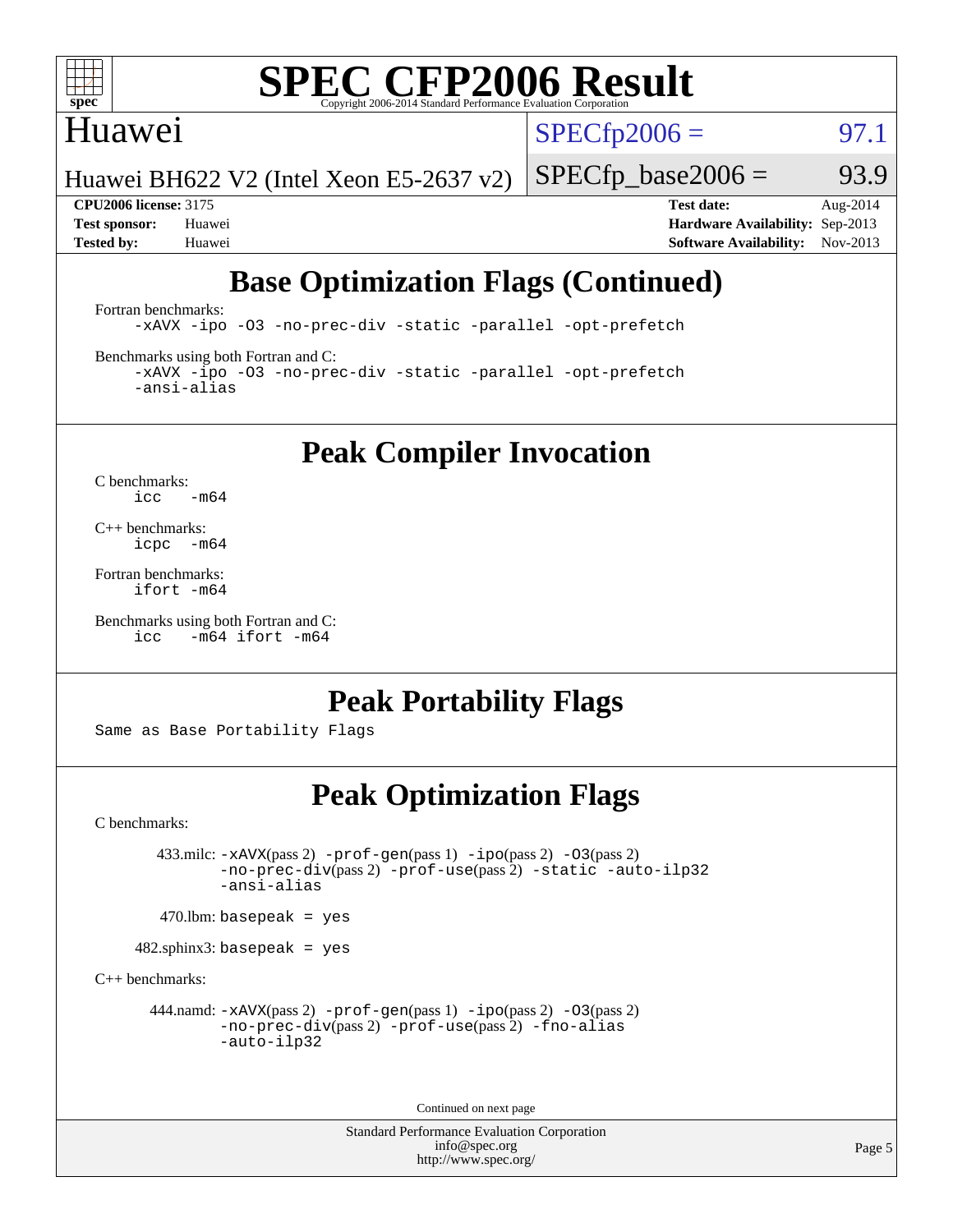

Huawei

 $SPECTp2006 = 97.1$ 

Huawei BH622 V2 (Intel Xeon E5-2637 v2)

**[CPU2006 license:](http://www.spec.org/auto/cpu2006/Docs/result-fields.html#CPU2006license)** 3175 **[Test date:](http://www.spec.org/auto/cpu2006/Docs/result-fields.html#Testdate)** Aug-2014 **[Test sponsor:](http://www.spec.org/auto/cpu2006/Docs/result-fields.html#Testsponsor)** Huawei **[Hardware Availability:](http://www.spec.org/auto/cpu2006/Docs/result-fields.html#HardwareAvailability)** Sep-2013 **[Tested by:](http://www.spec.org/auto/cpu2006/Docs/result-fields.html#Testedby)** Huawei **[Software Availability:](http://www.spec.org/auto/cpu2006/Docs/result-fields.html#SoftwareAvailability)** Nov-2013

 $SPECTp\_base2006 = 93.9$ 

## **[Peak Optimization Flags \(Continued\)](http://www.spec.org/auto/cpu2006/Docs/result-fields.html#PeakOptimizationFlags)**

```
 447.dealII: basepeak = yes
          450.soplex: basepeak = yes
        453.povray: -xAVX(pass 2) -prof-gen(pass 1) -ipo(pass 2) -03(pass 2)
                   -no-prec-div(pass 2) -prof-use(pass 2) -unroll4 -ansi-alias
   Fortran benchmarks: 
         410.bwaves: -xAVX -ipo -O3 -no-prec-div -opt-prefetch -parallel
                   -static
         416.gamess: -xAVX(pass 2) -prof-gen(pass 1) -ipo(pass 2) -O3(pass 2)
                   -no-prec-div(pass 2) -prof-use(pass 2) -unroll2
                  -inline-level=0 -scalar-rep- -static
         434.zeusmp: basepeak = yes
         437.leslie3d: basepeak = yes
     459.GemsFDTD: -xAVX(pass 2) -prof-gen(pass 1) -ipo(pass 2) -O3(pass 2)
                  -no-prec-div(pass 2) -prof-use(pass 2) -unroll2
                  -inline-level=0 -opt-prefetch -parallel
           465.tonto: -xAVX(pass 2) -prof-gen(pass 1) -ipo(pass 2) -O3(pass 2)
                   -no-prec-div(pass 2) -prof-use(pass 2) -inline-calloc
                   -opt-malloc-options=3-auto-unroll4
   Benchmarks using both Fortran and C: 
        435.gromacs: basepeak = yes
    436.cactusADM:basepeak = yes 454.calculix: -xAVX -ipo -O3 -no-prec-div -auto-ilp32 -ansi-alias
           481 \text{.m}: basepeak = yes
                        The flags files that were used to format this result can be browsed at
http://www.spec.org/cpu2006/flags/Intel-ic12.1-official-linux64.20120912.html
```
<http://www.spec.org/cpu2006/flags/Huawei-Platform-Settings-V1.0-IVB-RevG.html>

You can also download the XML flags sources by saving the following links: <http://www.spec.org/cpu2006/flags/Intel-ic12.1-official-linux64.20120912.xml> <http://www.spec.org/cpu2006/flags/Huawei-Platform-Settings-V1.0-IVB-RevG.xml>